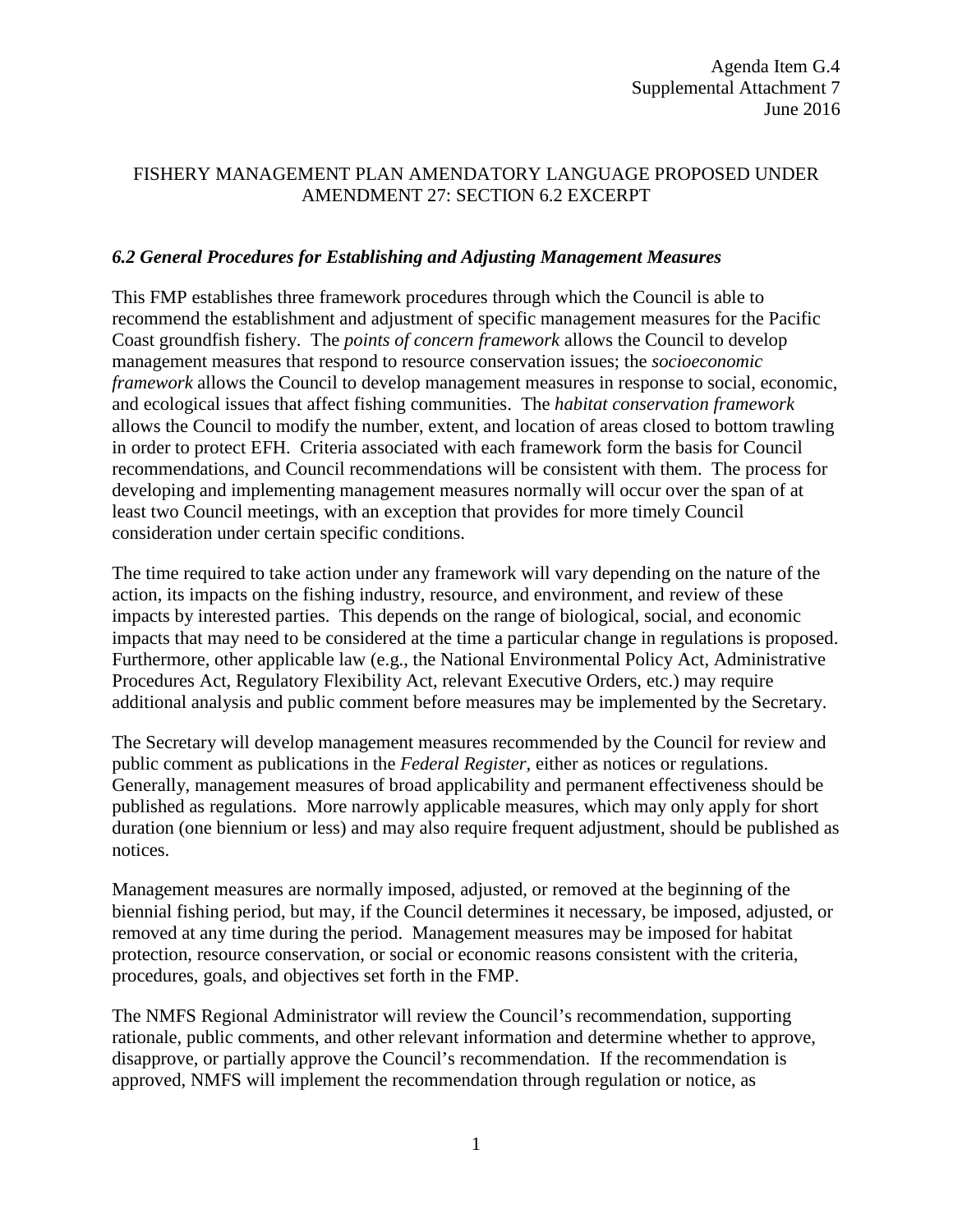appropriate. NMFS will explain any disapproval or partial disapproval of the recommendation to the Council in writing.

The procedures specified in this chapter do not affect the authority of the Secretary to take emergency regulatory action as provided for in Section 305(c) of the Magnuson-Stevens Act if an emergency exists involving any groundfish resource, or to take such other regulatory action as may be necessary to discharge the Secretary's responsibilities under Section 305(d) of the Magnuson-Stevens Act.

Four different categories of management actions are authorized by this FMP, each of which requires a slightly different process. Management measures may be established, adjusted, or removed using any of the four procedures. The four basic categories of management actions are described below.

## A. Automatic Actions

The NMFS Regional Administrator may initiate automatic management actions without prior public notice, opportunity to comment, or a Council meeting. These actions are nondiscretionary, and the impacts must be reasonably accountable, based on previous application of the action or past analysis. Examples include fishery, season, or gear type closures when a quota has been projected to have been attained. The Secretary will publish a single notice in the *Federal Register* making the action effective.

B. Notice Actions requiring One Federal Register Notice: One Council meeting or NMFS Actions that Occur Outside of a Council MeetingRequiring at Least One Council Meeting and One *Federal Register* Notice

These include all management actions other than automatic actions. Notice actions may be nondiscretionary; they may be actions for which the scope of probable impacts has been previously analyzed.

These actions are intended to have temporary effect, and the expectation is that they will need frequent adjustment. They may be recommended either at a single Council meeting or by NMFS outside of a Council meeting for actions in California regarding impacting canary rockfish, yelloweye rockfish, and black rockfish.<del>, although</del> tThe Council will provide as much advance information to the public as possible concerning the issues it will be considering at its decision meeting. The primary examples are those inseason management actions defined as routine according to the criteria in Section 6.2.1. These include, but are not limited to, trip landing and frequency limits and size limits for all commercial gear types and closed seasons for any groundfish species in cases where protection of an overfished or depleted stock is required and bag limits, size limits, time/area closures, boat limits, hook limits, and dressing requirements for all recreational fisheries. Previous analysis must have been specific as to species and gear type before a management measure can be defined as routine and acted on at a single Council meeting or by NMFS for actions in California impacting canary rockfish, yelloweye rockfish, and black rockfish. If the recommendations are approved, the Secretary may waive for good cause the requirement for prior notice and comment in the *Federal Register* and will publish a single notice in the *Federal Register* making the action effective. This category of actions presumes the